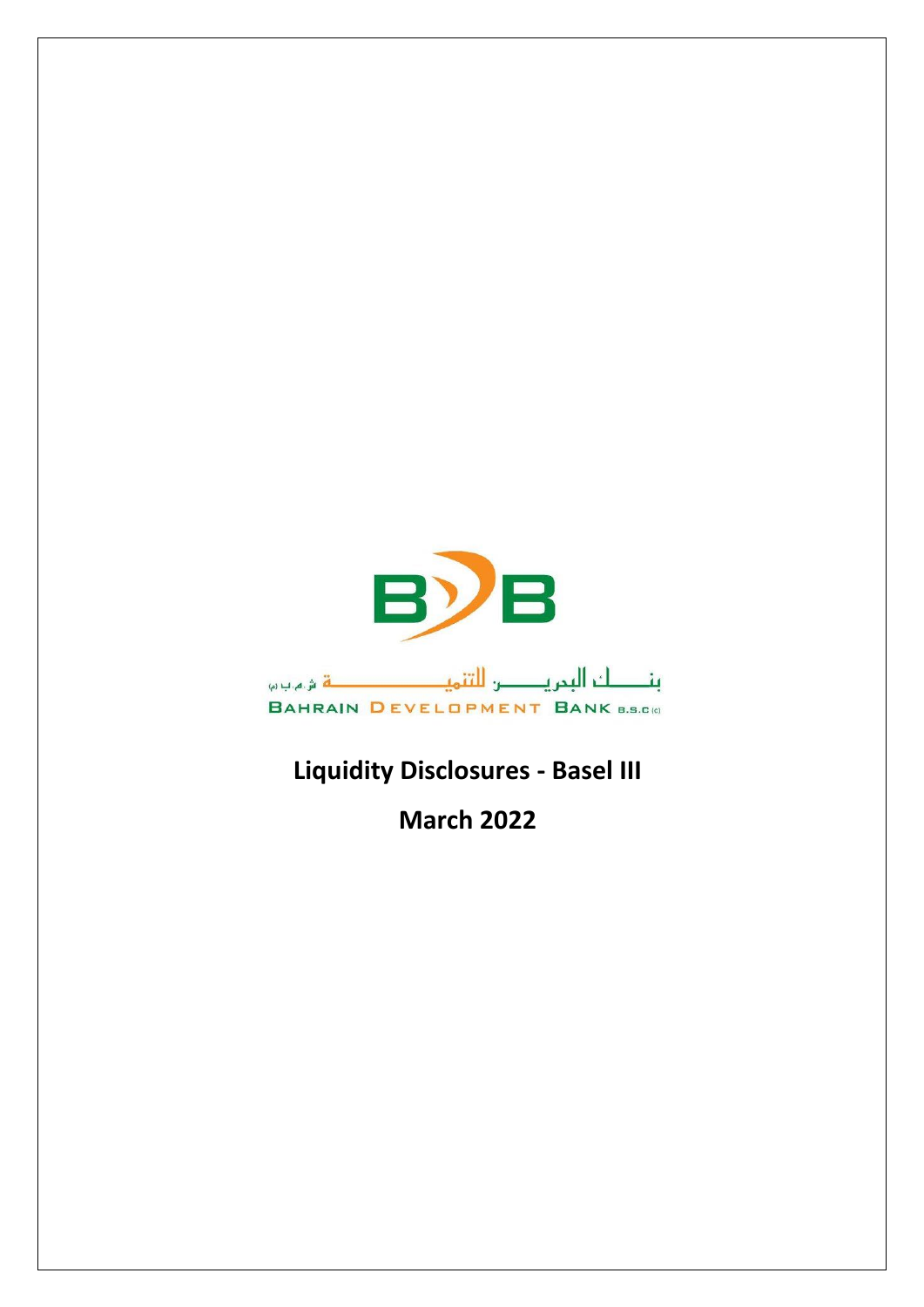## **Consolidated Liquidity Coverage Ratio – March 2022**

In August 2018, the Central Bank of Bahrain (CBB) issued its regulations on Liquidity Risk Management (LM). Amongst other things, the LM regulations mandate banks to implement Liquidity Coverage Ratio (LCR) by end of June 2019. The main objective of the LCR is to promote short-term resilience of the liquidity risk profile of banks by ensuring that they have sufficient level of high-quality liquid assets (HQLAs) to honour net cash outflows and survive a significant stress scenario lasting for a period of up to 30 days. As per CBB LM regulations, banks must meet the minimum LCR of not less than 100 percent daily.

The below table provides information on BDB's Consolidated LCR for the quarter ended 31<sup>st</sup> March 2022.

|                             | (In BD 000')                                                                               |                                            |         |                                          |  |  |  |  |  |
|-----------------------------|--------------------------------------------------------------------------------------------|--------------------------------------------|---------|------------------------------------------|--|--|--|--|--|
| <b>Consolidated LCR</b>     |                                                                                            | <b>Total Unweighted</b><br>Value (average) | Weights | <b>Total Weighted Value</b><br>(average) |  |  |  |  |  |
|                             |                                                                                            |                                            |         |                                          |  |  |  |  |  |
|                             | <b>HIGH-QUALITY LIQUID ASSETS</b>                                                          |                                            |         |                                          |  |  |  |  |  |
| $\mathbf{1}$                | <b>Total HQLA</b>                                                                          |                                            |         | 52,470                                   |  |  |  |  |  |
| <b>CASH OUTFLOWS</b>        |                                                                                            |                                            |         |                                          |  |  |  |  |  |
| $\overline{2}$              | Retails Deposits and deposits from small business customers,<br>of which:                  |                                            |         |                                          |  |  |  |  |  |
| 3                           | Stable Deposits                                                                            |                                            |         |                                          |  |  |  |  |  |
| 4                           | Less Stable Deposits                                                                       | 806                                        | 10%     | 81                                       |  |  |  |  |  |
| 5                           | Unsecured wholesale funding, of which:                                                     |                                            |         |                                          |  |  |  |  |  |
| 6                           | Operational deposits (all counterparties) and deposits in<br>networks of cooperative banks |                                            |         |                                          |  |  |  |  |  |
| 7                           | Non-operational deposits (all counterparties)                                              | 13,188                                     | 100%    | 13,188                                   |  |  |  |  |  |
| 8                           | <b>Unsecured Debt</b>                                                                      |                                            |         |                                          |  |  |  |  |  |
| 9                           | Secured wholesale funding                                                                  |                                            |         |                                          |  |  |  |  |  |
| 10                          | Additional requirements, of which:                                                         |                                            |         |                                          |  |  |  |  |  |
| 11                          | Outflows related to derivative exposures and other collateral<br>requirements              |                                            |         |                                          |  |  |  |  |  |
| 12                          | Outflows related to loss of funding on debt products                                       |                                            |         |                                          |  |  |  |  |  |
| 13                          | Credit and liquidity facilities                                                            |                                            |         |                                          |  |  |  |  |  |
| 14                          | Other contractual funding obligations                                                      | 1,196                                      | 100%    | 1,196                                    |  |  |  |  |  |
| 15                          | Other contingent funding obligations                                                       | 2,012                                      | 5%      | 101                                      |  |  |  |  |  |
| 16                          | <b>Total Cash Outflows</b>                                                                 | 17,203                                     |         | 14,566                                   |  |  |  |  |  |
|                             | <b>CASH INFLOWS</b>                                                                        |                                            |         |                                          |  |  |  |  |  |
| 17                          | Secured lending (eg reverse repos)                                                         |                                            |         |                                          |  |  |  |  |  |
| 18                          | Inflows from fully performing exposures                                                    | 2,335                                      | 50%     | 1,168                                    |  |  |  |  |  |
| 19                          | Other cash inflows                                                                         | 18,573                                     | 100%    | 18,573                                   |  |  |  |  |  |
| 20                          | <b>Total Cash Inflows</b>                                                                  | 20,909                                     |         | 10,924                                   |  |  |  |  |  |
| <b>Total Adjusted Value</b> |                                                                                            |                                            |         |                                          |  |  |  |  |  |
| 21                          | <b>TOTAL HQLA</b>                                                                          |                                            |         | 52,470                                   |  |  |  |  |  |
| 22                          | <b>TOTAL NET CASH OUTFLOWS</b>                                                             |                                            |         | 3,641                                    |  |  |  |  |  |
| 23                          | <b>LIQUIDITY COVERAGE RATIO (%)</b>                                                        |                                            |         | 1441%                                    |  |  |  |  |  |

As per the CBB LM module, the consolidated LCR of 1441% reported above in line 23 is the simple average of daily LCR during Q1 2022.